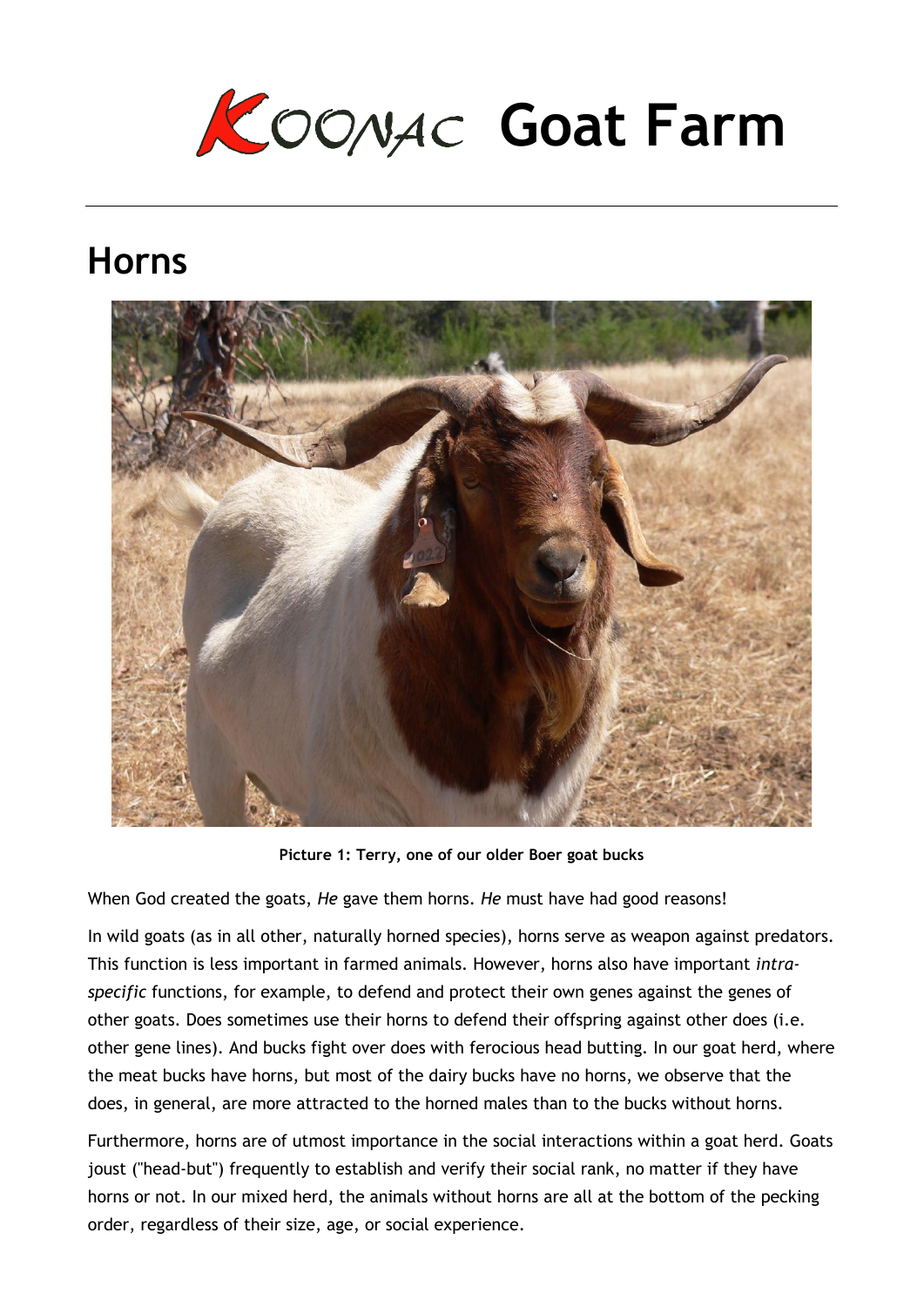Horns sometimes feel hot, and sometimes cold, indicating that they serve as thermoregulatory organs. It has been suggested that they are regulating the temperature of the blood supply to the brain (Robert L. Johnson, International Dairy Goat Registry) and natural mechanisms to dissipate body heat in hot weather.

And, last but not least, goats use their horns for scratching themselves, and also as tools for a wide variety of tasks (not always to the joy of the goat farmer, e.g. opening gates or feed bins, create and enlarge holes in fences, making "music" on a wire, etc.).

And yet, despite all these obvious advantages of horns, the current Breed Standard for all dairy goat breeds in Australia requires dairy goats to be "*polled or neatly disbudded*" to match the breed's ideal. Horns are considered as "*Differing from ideal*" (Regulations of the Dairy Goat Society of Australia). A horned buck in the show ring receives a penalty of 20 points, and does with horns are not even admitted to the show ring (Breed Standard Manual of the DGSA). In the USA, all dairy goats with horns are disqualified from participation in goat shows which are sanctioned by the ADGA (American Dairy Goat Association).

These Regulations are the main reason why almost all dairy goats in Australia are dehorned (see Picture 2, below). The same most likely also applies to the USA. Often the future of the kid is not yet known at the early age when disbudding needs to be done (i.e. at few days of age), but, to be on the safe side, the dairy goat breeder decides to disbud the kid anyway, not knowing whether or not dehorning will be required/appropriate. As a result, many dairy goats are dehorned unnecessarily.

This clearly represent a violation of the "Australian Industry Welfare Standards and Guidelines for Goats (July 2016). Regarding horns, the Objective of this Standard is that "Disbudding and Dehorning is only done when necessary", and the relevant Guideline G6.1 is "Castration, disbudding and dehorning should only be done where there are no alternatives".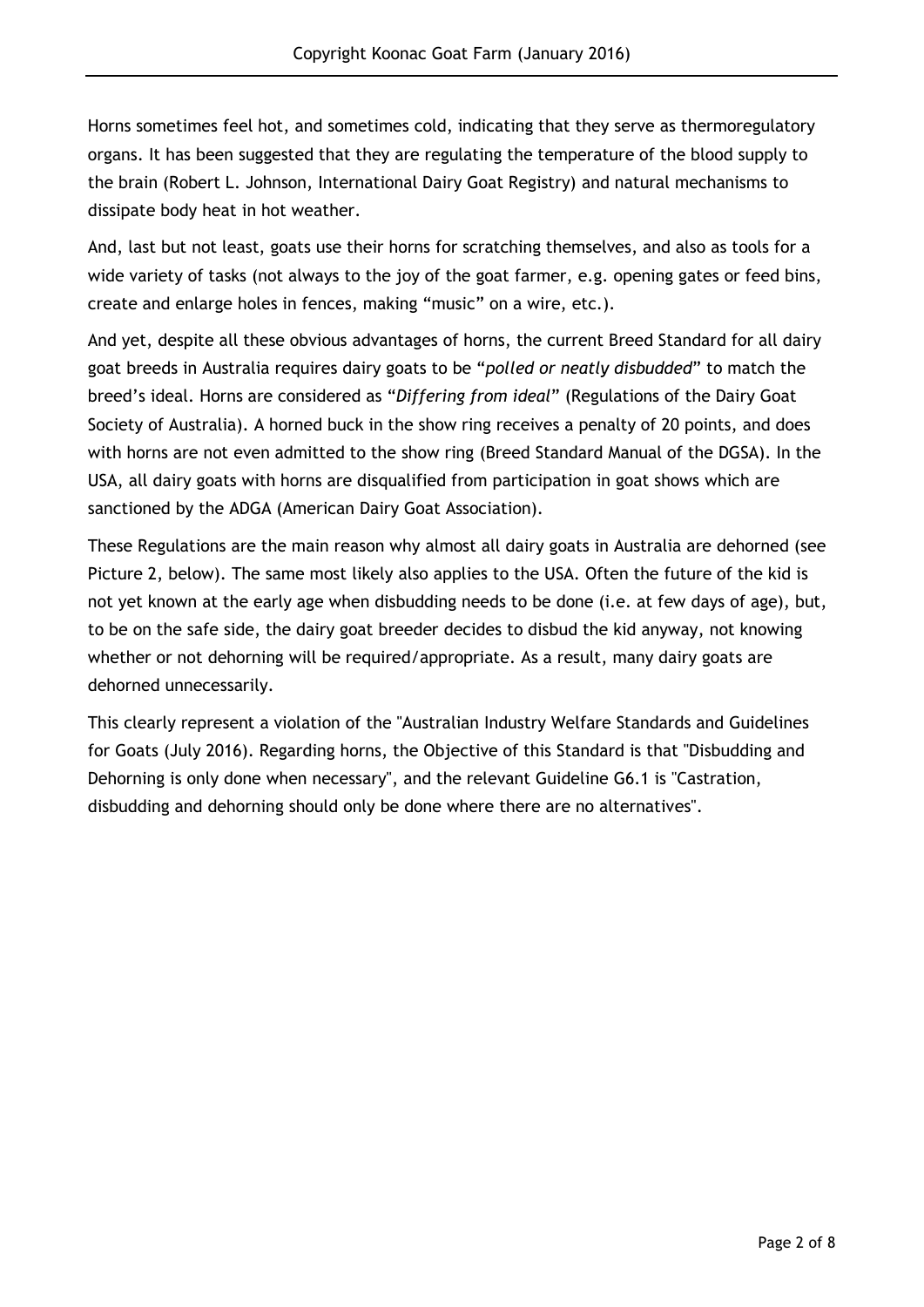

**Picture 2: This picture is from the webpage of the Victorian Branch of the Dairy Goat Society of Australia (DGSA). It shows a girl with a goat kid that has been recently disbudded. Notice the big scars on the forehead of the goat kid!**

**I was honestly shocked when I first saw this picture. How can anybody with a normal and healthy perception about goat welfare find it cute and/or suitable to promote the DGSA?**

The main argument against horns is always "Safety". The Australian Breed Standard Manual states that horns "...may be a hazard to other goats and to the caretaker" (page 40). However, if this is actually the case, why should it only apply to dairy goats? The Australian Breed Standard for Boer goats, for example, requires goats to have horns: The Boer Goat must have "*An ennobled appearance, especially with a strong head and rounded horns*". Boer goats without horns do not comply with the Boer goat breed standard, cannot be registered, and are not allowed to shows.

Molly Nolte [\(www.fiascofarm.com](http://www.fiascofarm.com/)) plainly states that "...*horns are VERY DANGEROUS, to you, your family, and other goats*".

I don't want to deny that horns potentially *can* be dangerous. However, my personal experience with over 1200 goats, which we have raised during our years of goat farming, is that with appropriate equipment and husbandry, the risk related to horns can be minimised to a very low and acceptable level.

Probably the most important measure we take to mitigate the danger horns can represent to humans and other goats, which is also recommended by Guideline G6.22 of the Australian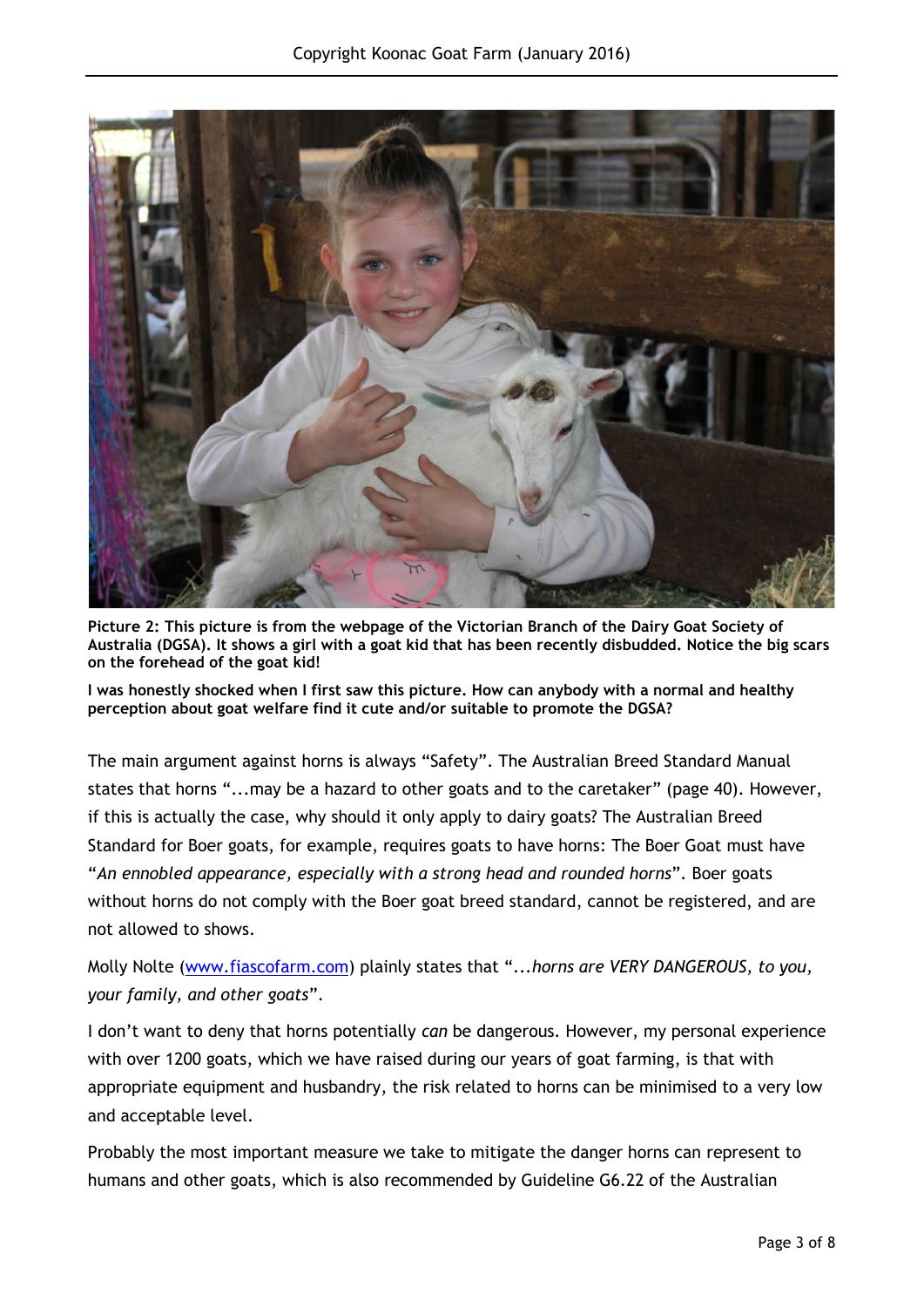Industry Welfare Standards and Guidelines for Goats (July 2016), is to clip the tip of the horns. The horns remain blunt for the rest of the goat's life (see Picture 3). They can still cause bruises, but bad open wounds are prevented.



**Picture 3: "Tiffany" with blunted horns**

For several reasons, safety issues with horns are more pronounced with bucks than with does. One reason can be that goat farmers, which have only a small herd of goats, often cannot afford to have more than one buck. But bucks, probably even more than female goats, need companions, to play with, and to "burn off" their masculine energy. If they are lonely, they will try to compensate for the missing companion by seeking stronger interactions with the goat keeper. If the buck is challenging the existing hierarchy, this behaviour may contain elements of aggression and can actually be dangerous for the goat keeper. For this reason, it is important, in particular with bucks, to select for animals with docile characters. An aggressive temperament becomes visible already at the age of few months. We send such goat kids inevitably to the abattoir, regardless of other qualities they might have. Animals with a tendency to aggression have no place on our farm!

Another, often used argument against horns is that goats notoriously get stuck in fences and can get strangled. Molly Nolte reports that she "*..knew a goat that got their horns caught in a low*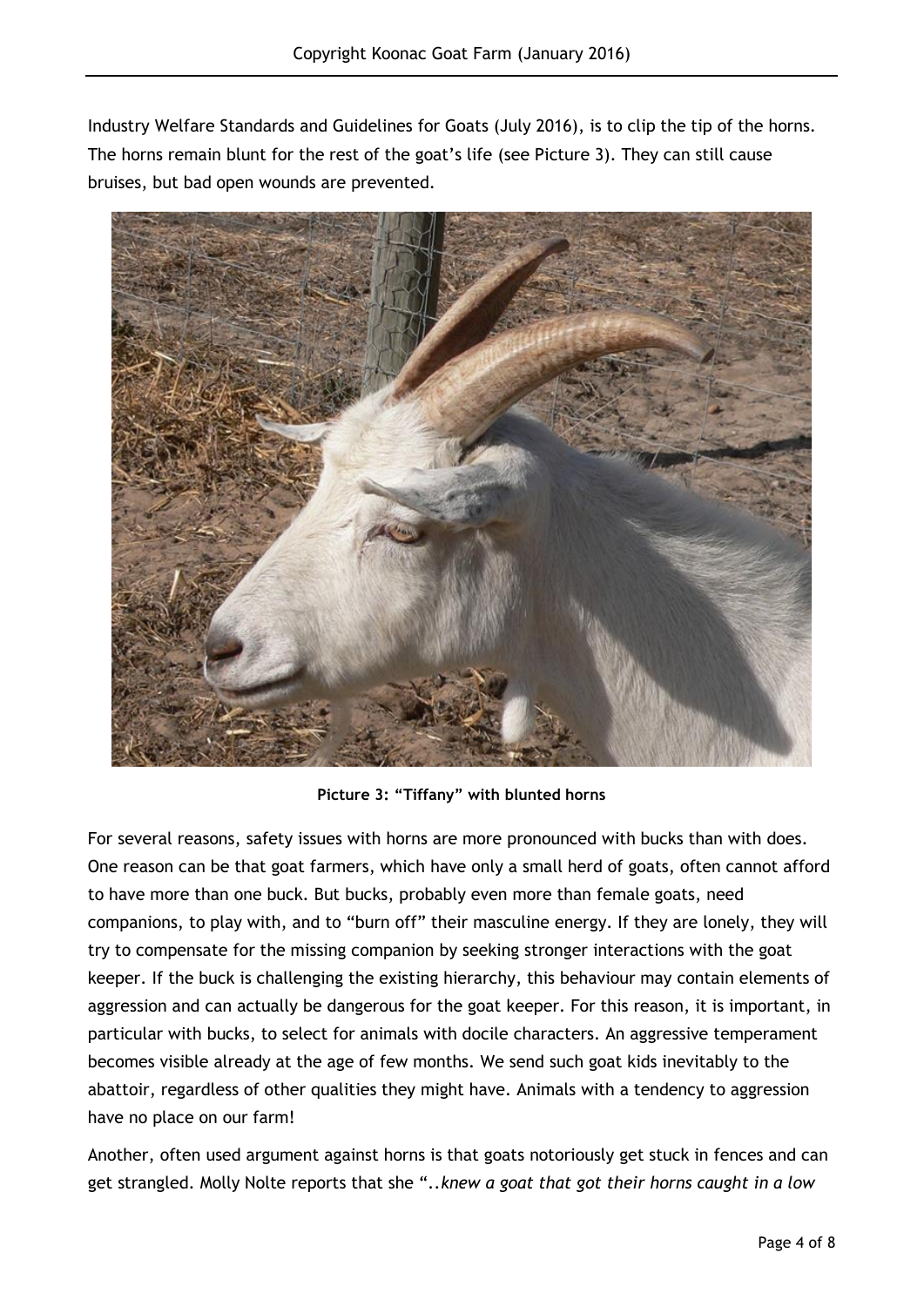*basketball net for an entire night*" ([www.fiascofarm.com\)](http://www.fiascofarm.com/). How about removing the basketball net from the goat paddock, instead of removing the horns from the goat?

My experience is that fences, feeders, etc. are safe for goats if one simple rule is followed: The horizontal distance between vertical structures (e.g. pickets in pre-fabricated mesh fence, rods in feeders or hay mangers, etc.) has to be either less than 100mm, or more than 250mm.

During the first 9 years of goat farming, we lost a total of 82 animals. Only two of these casualties were related to horns. In both cases we had to shoot the goat because of a broken leg that got caught between the horns of another goat. This is a horn-related mortality of less than 0.2%. How does this compare to the mortality as a result of disbudding? Unfortunately, no data on mortality caused by de-horning or disbudding are available for goats. However, it seems fair to assume that the situation is similar to calves, where "...*producers loose more than 2% of the calf-drop due to complications after dehorning (such as infection)*, MLA "Feedback" January/February 2014, page 11).



**Picture 4: Screenshot from youtube video [\(https://www.youtube.com/watch?v=Bda12r1zOpg\)](https://www.youtube.com/watch?v=Bda12r1zOpg) showing that even very big, commercial milking parlors can handle goats with horns, (even if most of the goats have been dehorned for other reasons).**

Yet another, frequently used argument to justify de-horning of goats is that modern, commercial goat milking parlors are not suitable for horned goats. However, this is not necessarily the case, as numerous youtube videos show (e.g. [https://www.youtube.com/watch?v=I2Sasf83eF0\)](https://www.youtube.com/watch?v=I2Sasf83eF0). Even very big, modern milking parlors like the 180 Stall Goat Rotary milking parlor from GEA can handle goats with horns (see Picture 4).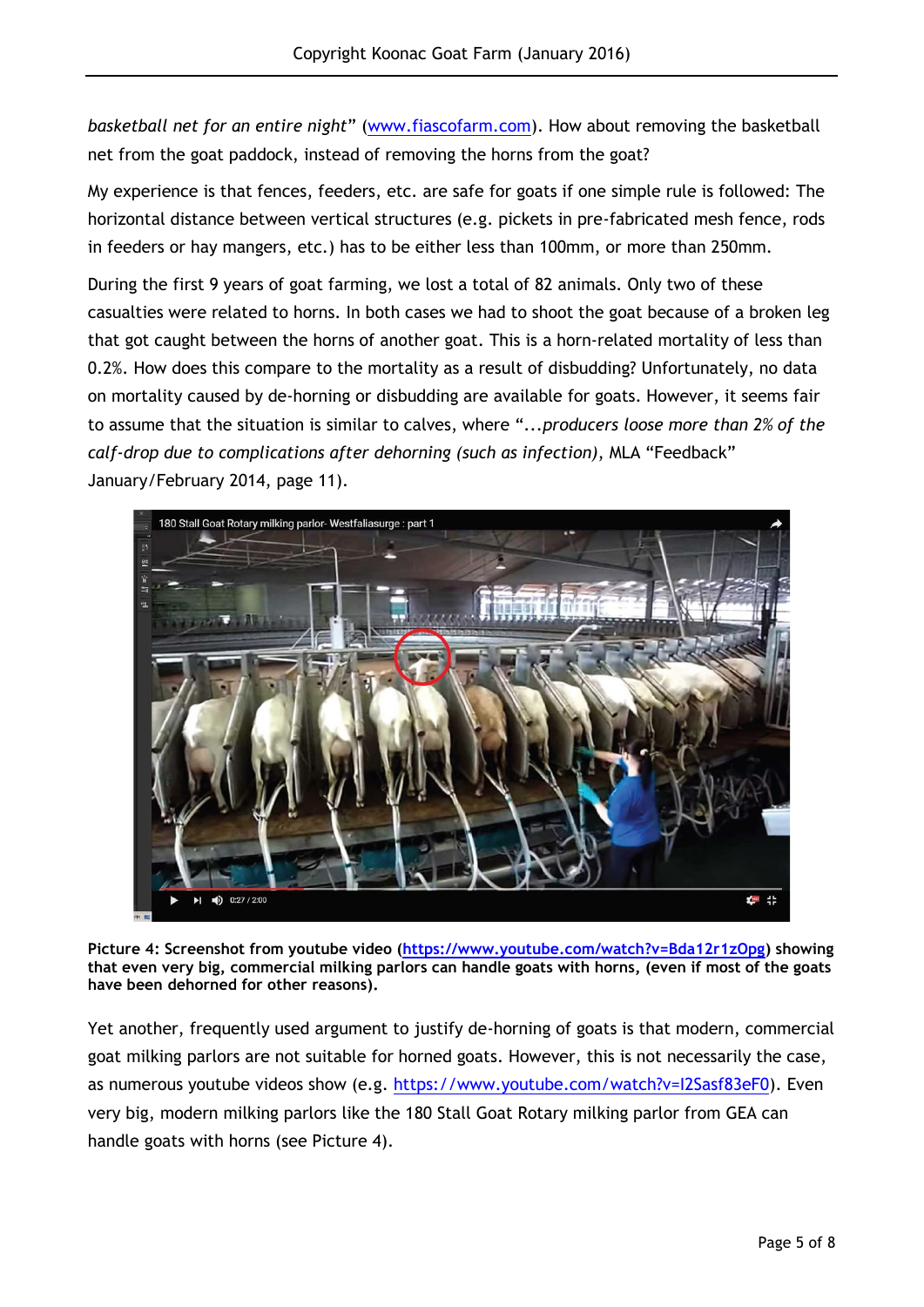To prevent goats from growing horns, the germinal horn tissue on the forehead needs to be destroyed at a very early age (usually at about one week of age). This process, which is called disbudding, is most often done by burning off the tissue with a red-hot iron. If prolonged or excessive pressure with the hot disbudding iron is applied, heat necrosis to bone, meninges, or brain can result, leading to nervous dysfunction, and often to death, sometimes within hours, but often several days or even week after disbudding ("Diseases of the Goat", by John Matthews, 3<sup>rd</sup> edition, 2009). However, disbudding is difficult, in particular in male kids, and often done incompletely. As a result... "*Deformed horns, or scurs, are often seen in older goats as a result of incomplete removal of germinal horn tissue at the time of disbudding*" ("Goat Medicine", by Mary C Smith & David M. Sherman, 2<sup>nd</sup> Edition, page 17). Such scurs are not only ugly; they also represent a constant potential health hazard, as the following example may illustrate.

In January 2014 we got a very nice little dairy buck. He was about 3.5 months old and apparently from a very good milker line. We liked him a lot, named him "Pete", and intended to use him with some of our Saanen does. Like almost all dairy bucks, "Pete" has been disbudded "by default". But as often with disbudded bucklings, if the disbudding has not been carried out by a licences veterinarian, Pete grew some scurs. They were straight, almost like "normal" horns, not curved, and finally reached a length of approximately 20 cm. However, because they were not supported by a solid bone centre, they were weak, and finally both of them half broke off, probably during playing or jousting with his mates (Picture 5). There was quite some bleeding, and the wounds attracted flies and started to rot.



**Picture 5: "Pete" with half broken off scurs (the dark pink colour of the wound results from the disinfectant and fly-repellent CETRIGEN we administered).**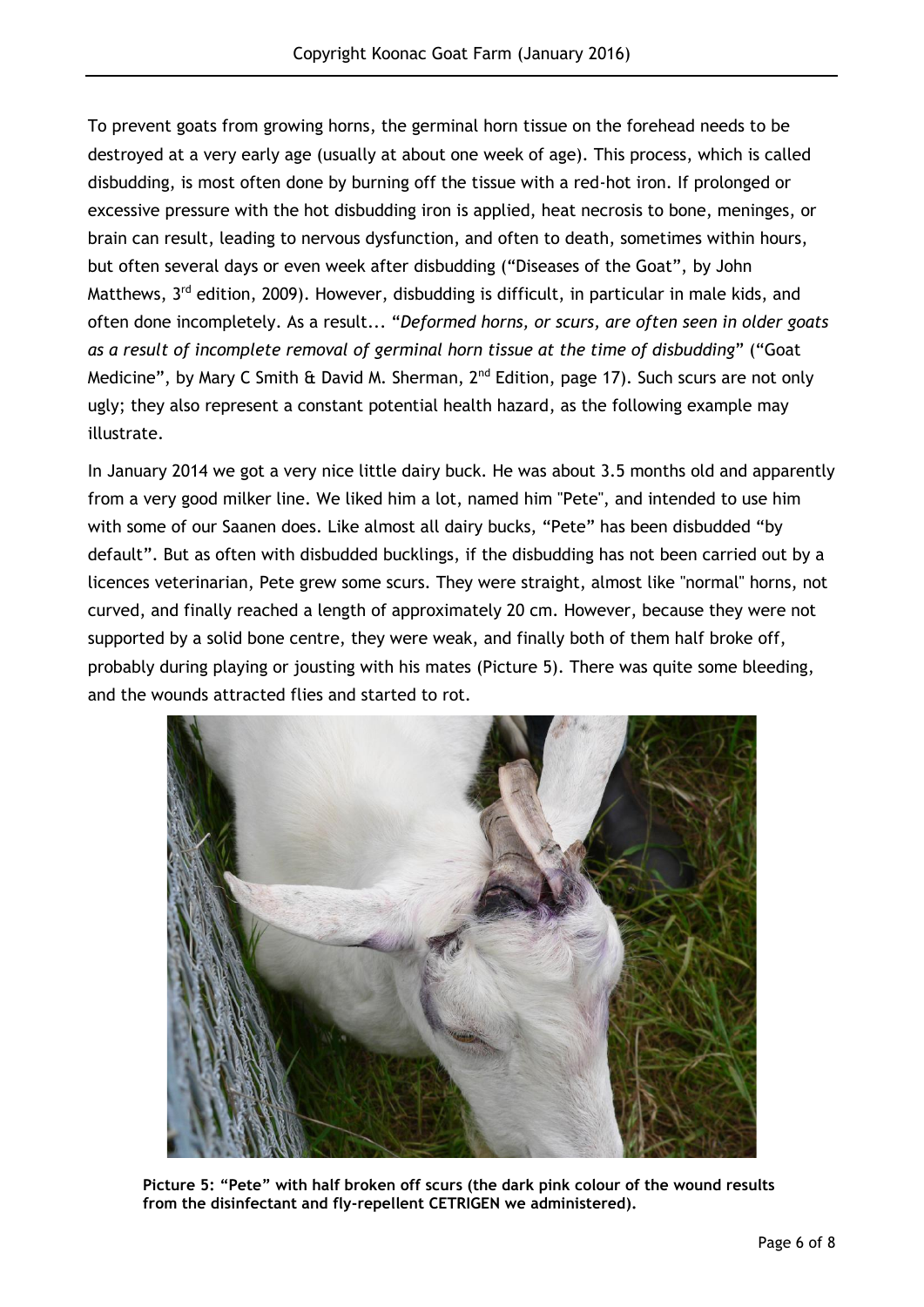To avoid complications, we tried to completely remove the two loose scurs. This must have been very painful for the buckling, because he was crying and fighting, and tried to pull his head out of the head-bail. We were successful with the scur on the right side, but could not control the bleeding on the other side (Picture 6). It was obvious that proper surgery with anaesthesia, carried out by a professional veterinarian was required.



**Picture 6: We could remove the scur on the right side, but failed on the other side because we could not control the bleeding**

## **Conclusions**

An earlier version of this text was published in *The Australian Goat World* (Volume 66, No. 6, December 2014, pages 7-8). It provoked some replies from other dairy goat farmers which, not surprisingly, all were defending de-horning. There was, however, a consensus that the decision to disbud or not should be a choice that every goat farmer can make on his/her own. Unfortunately, the reality is different. Almost all dairy goats are made hornless (if they are not polled), because breeders feel that the Breed Standard doesn't give them another choice than disbudding the kid.

The current breed standard of the DGSA reflects an outdated social mentality, which is based on the intention to "streamline" all livestock animals to make them as convenient as possible for humans.

To be in line with modern's society's understanding of animal welfare and humane animal treatment, the principles of the "Australian Industry Welfare Standards and Guidelines for Goats